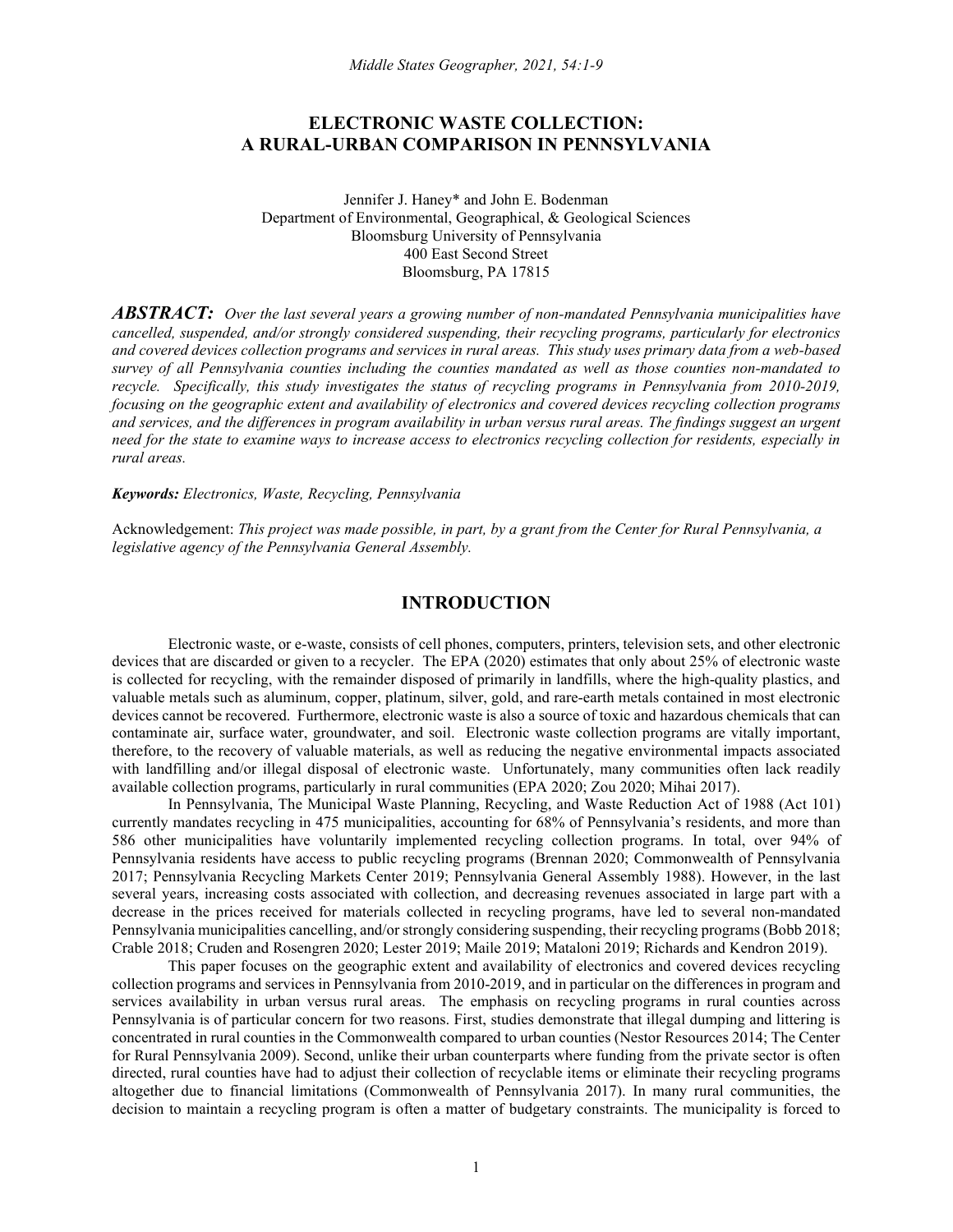weigh the costs of providing recycling collection or other services, such as snow removal and road maintenance. Only those communities that are mandated to recycle by Act 101 must continue to offer curbside recycling, while others are free to do away with their collection programs. This study aims to develop a better understanding of the challenges posed by recent changes and associated impacts on residential programs, and to better understand the geographic extent and availability of electronic and covered devices recycling programs and services offered to residents in urban versus rural Pennsylvania counties and municipalities.

## **DATA AND ANALYSIS**

 The time period for data collection and analysis spanned 2010 to 2019. The 2010 baseline was selected due to data availability associated with the 2010 Census, and the rural/urban divide as defined by the Center for Rural Pennsylvania. The Center's 2010 municipal definition of rural is as follows: a municipality is rural when the population density within the municipality is fewer than the 2010 statewide average density of 284 people per square mile, or the total population is less than 2,500, unless more than 50 percent of the population lives in an urbanized area as defined by the U.S. Census Bureau. All other municipalities are considered urban. Thus, according to the Center's definition, there are 48 rural counties and 19 urban counties in Pennsylvania (see Map 1). In 2020, nearly 3.4 million residents called these rural counties home, or 26 percent of the state's 13.0 million residents. At the municipal level, 1,592, or 62 percent, of the state's 2,562 municipalities are defined as rural and 970 municipalities, or 38 percent, are urban (Haney and Bodenman 2021). To establish a baseline and draw comparisons, the researchers collected primary data from a web-based survey of all Pennsylvania counties, both from the counties mandated to recycle, as well as from the counties non-mandated to recycle.

The researchers followed the guidelines set forth by Dillman and colleagues (2014) for designing and implementing the survey as well as increasing response rates. The survey was pilot tested among a small population to obtain feedback, survey questions were modified as needed, and the Qualtrics software was used for the design and delivery of the survey. The names and email addresses of county recycling coordinators were obtained through Re-TRAC Connect, a web-based platform that allows government agencies and organizations to increase efficiency of the management and monitoring of their solid waste and recycling programs at both the county and municipal levels in Pennsylvania (Emerge Knowledge Design Inc. 2019). The researchers acquired permission to access this database from Charles Fritz, Director of Governmental Services/Recycling Coordinator for the Town of Bloomsburg.

The county survey was deployed via Qualtrics Online Survey Platform and responses were collected between June 1 and July 10, 2020. The format of the survey instrument used can be found in Haney and Bodenman (2021). In accordance with Dillman and colleagues' (2014) method for web-based surveys, the initial survey invitations were sent out via email to all respondents on June 1. Reminders were also sent out via email to all county survey respondents on June 4, June 10, June 29, and July 7. The final county dataset included responses from 35 of 67 counties resulting in a 52% response rate: a total of 26 rural counties and nine urban counties responded to the survey). The margin of error for the survey was  $+/-12$ %, with a desired 95% confidence level. This study, focused on electronics and covered devices recycling and services availability, utilized a subset of survey responses and data from Haney and Bodenman (2021).

## **SURVEY RESULTS**

The survey directed at county recycling coordinators asked questions about mandated and voluntary recycling in their municipalities, collection techniques for curbside and drop-off locations, types of recyclable materials collected by counties, including electronics and household hazardous waste (HHW), and the provider of residential recycling collection. The results for each question are compared across rural and urban counties. Where possible, these results are also compared across the six Department of Environmental Protection (DEP) Regions for county recycling coordinators.

Nearly 54% of respondents provided access to electronics recycling for both rural and urban county residents located in the northwestern and southcentral portions of the state (see Figure 1). Over 70% of respondents residing in predominately rural counties in the northwest and northcentral regions were able to recycle electronic devices at a special event. Except for residents in the northeast and southcentral regions, urban and rural county residents had access to electronics recycling with assistance from private industry. Over half of respondents where this service was provided were found in the northwestern portion of the state. All geographic regions offered at least two methods of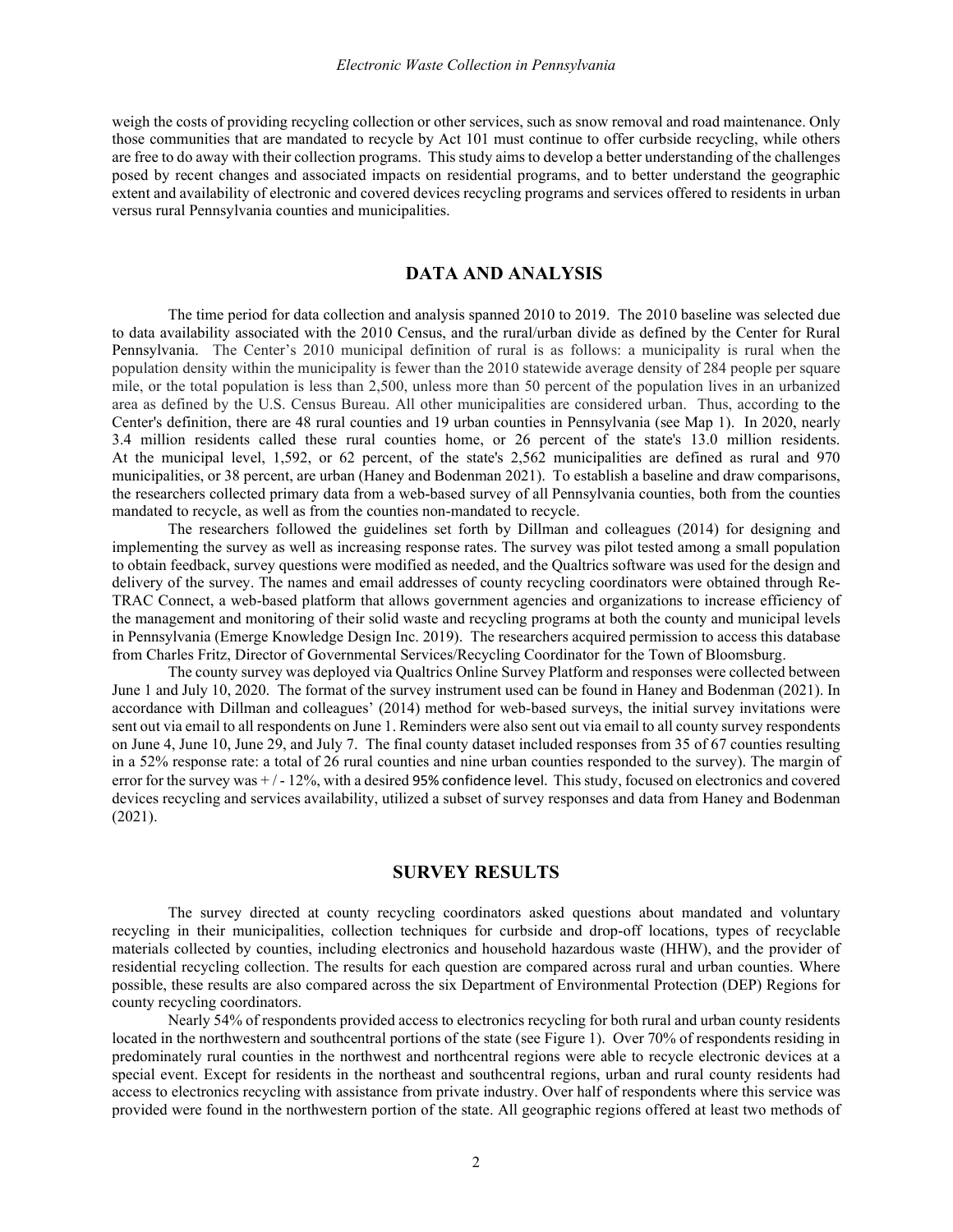collection for electronics recycling with half providing all three methods of electronics collection for urban and rural county residents in the southeast, northcentral, and northwest regions (see Figure 1).



Figure 1. Urban and rural counties and designated DEP regions in Pennsylvania.

Overall, 64% of respondents from urban counties provided electronics recycling through public sector dropoff sites (see Figure 2). The remainder of urban counties also relied on special events and private industry to assist with the collection of electronic devices. Over half of rural counties offered residents the opportunity to recycle electronic items at a special event. Public sector drop-off sites and private industry also played a considerable role in electronics recycling collection in the remainder of rural counties responding.

Payment for electronics recycling collection trends is generally consistent across urban and rural counties in Pennsylvania (see Figure 3). In over 80% of rural counties that offer recycling of electronic devices, the costs are borne by county residents. While more government-sponsored programs frequently footed the bill for electronics recycling in urban counties compared to rural counties, the opposite was true for Original Equipment Manufacturer (OEM)-sponsored programs. Due to the growing global electronic waste (e-waste) problem there is an increased emphasis on the need for creators of electronic devices and appliances to accept responsibility for their items when it comes to their ultimate disposal. OEM-sponsored programs take back their products from the consumer for safe and sustainable disposal. Other parties providing payment for the collection of electronics recycling in urban and rural counties included the following: Department of Environmental Protection (DEP) grant funds, municipalities, landfills, and a combination of payment sources.

Over 75% of respondents primarily residing in rural counties in the northwest and northcentral DEP regions charge a fee to residents to provide access to electronics recycling collection. With the exception of counties located in the northeast and northcentral regions, government-sponsored programs pay for the recycling of electronic devices for rural and urban residents across the state; compared to other regions, residents in the northwest have more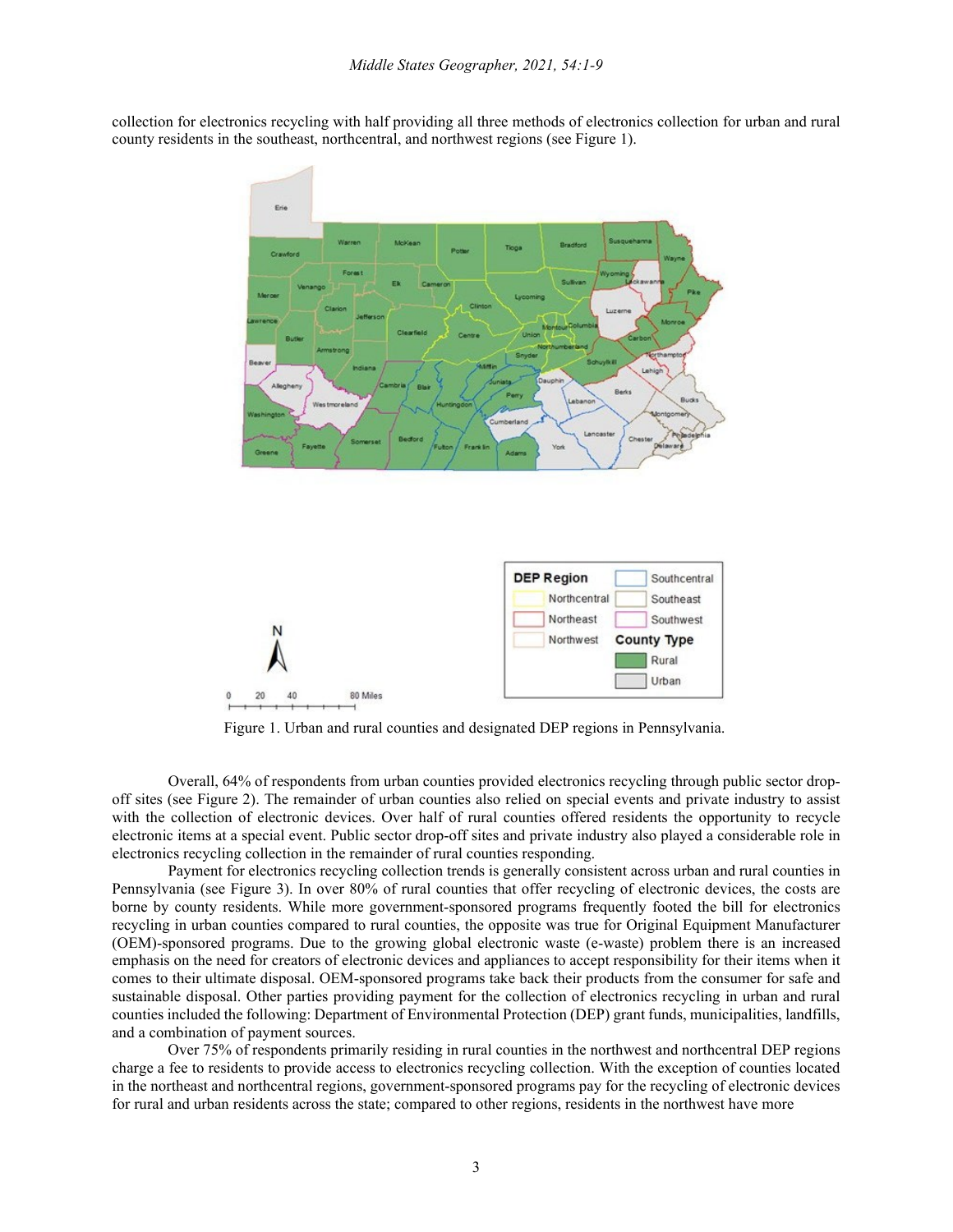

Figure 2. Electronics collection techniques by county.

opportunities for electronics recycling funded by these programs. OEM-sponsored programs were equally common in all geographic regions excluding urban counties in the southeast. At least one county in every geographic region provided electronics recycling collection to urban and rural residents funded by other means. All geographic regions reported a minimum of three funding sources for electronics recycling collection in their counties. Urban and rural counties in the southcentral and northwest regions used all four funding sources for payment of electronics recycling.



#### Survey Question 22: If residents in your county are able to recycle electronics (including TVs, computers, keyboards, and printers), who pays for this service?

Figure 3. Payment for electronics recycling in county.

The survey directed at municipal recycling coordinators within counties found that geographic disparities exist in terms of access to electronics recycling between rural versus urban municipalities (see Figure 4). Urban municipalities reporting access to electronics recycling collection are more than twice that of rural municipalities, and rural locations with limited access to recycling and waste collection increase the likelihood of illegal dumping, particularly in less populated areas with little to no enforcement. Further, improper disposal of electronic devices like televisions, computers, cellphones, and printers which contain toxic substances like lead, mercury, and cadmium can have adverse effects on human health and the environment.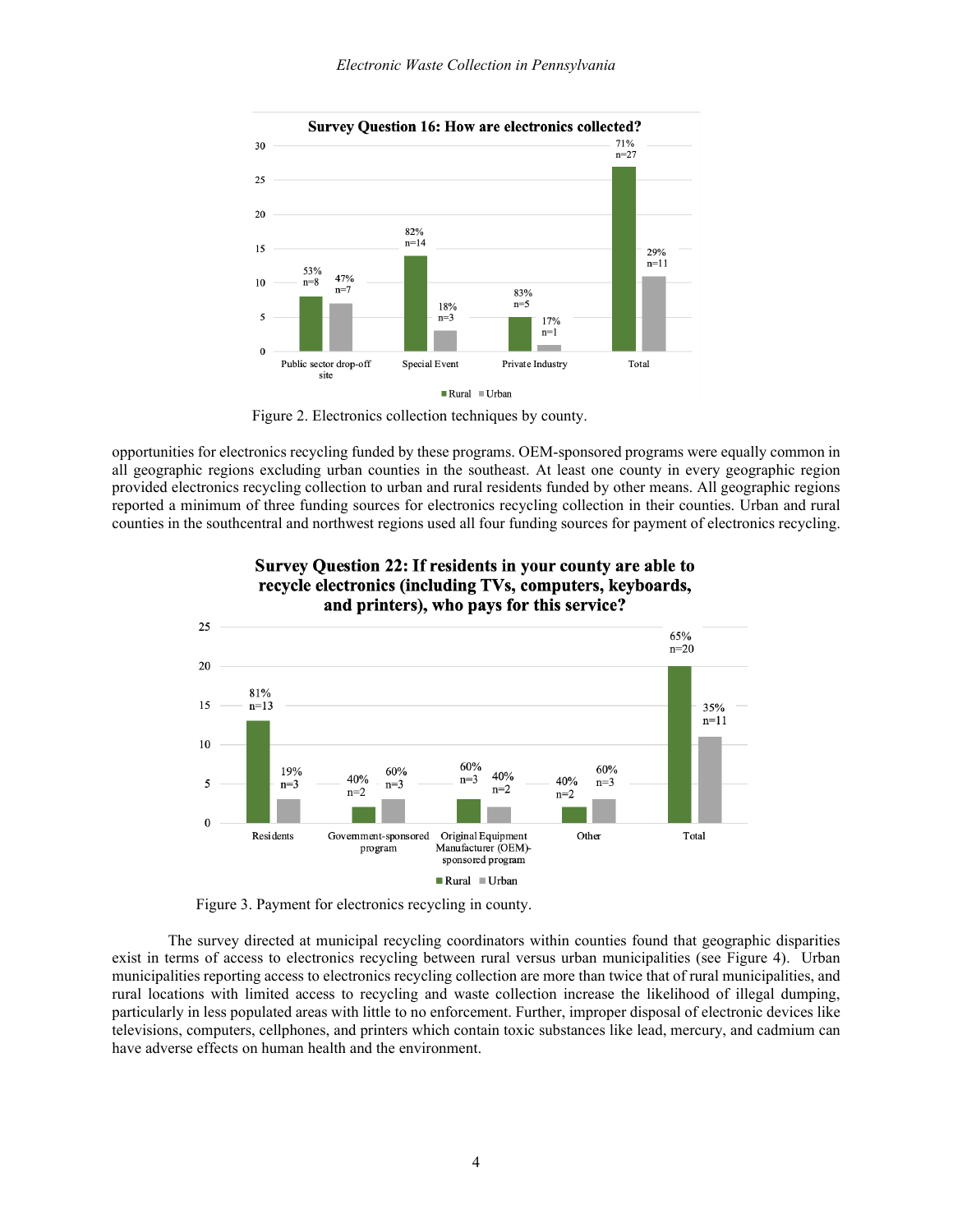

# Survey Question 23: Is there a way for residents to have electronics recycled in your municipality?



Of the 15 municipalities reporting five or more electronics recycling options for residents, 86% are found in urban counties compared to 14% in rural counties. These findings highlight the need for improving access to electronics recycling collection among Pennsylvania residents, which could serve to decrease opportunities for illegal dumping of electronic waste in rural locations.

For municipalities where residents have access to electronics recycling, nearly 80% are offered through special event collections or public sector-drop off sites (see Figure 5). Interestingly rural municipalities report more of these opportunities for residents (87%) compared to urban municipalities (76%). Private industry was more likely to sponsor electronics recycling collection in urban municipalities (16%) compared to rural municipalities (5 %). Municipalities reporting other entities responsible for providing access to electronics recycling were also more common in urban municipalities.



Figure 5. Electronics collection techniques in municipalities.

In those municipalities where residents have access to electronics recycling, more than 75% of collections are funded by the residents and government-sponsored programs (see Figure 6). Residents are more than twice as likely to be responsible for electronics recycling collection in urban municipalities compared to their rural counterparts. Other entities that were reported to provide funding for electronics recycling collection in municipalities include private haulers, solid waste authorities, landfills, counties, municipalities, and the state via grants. These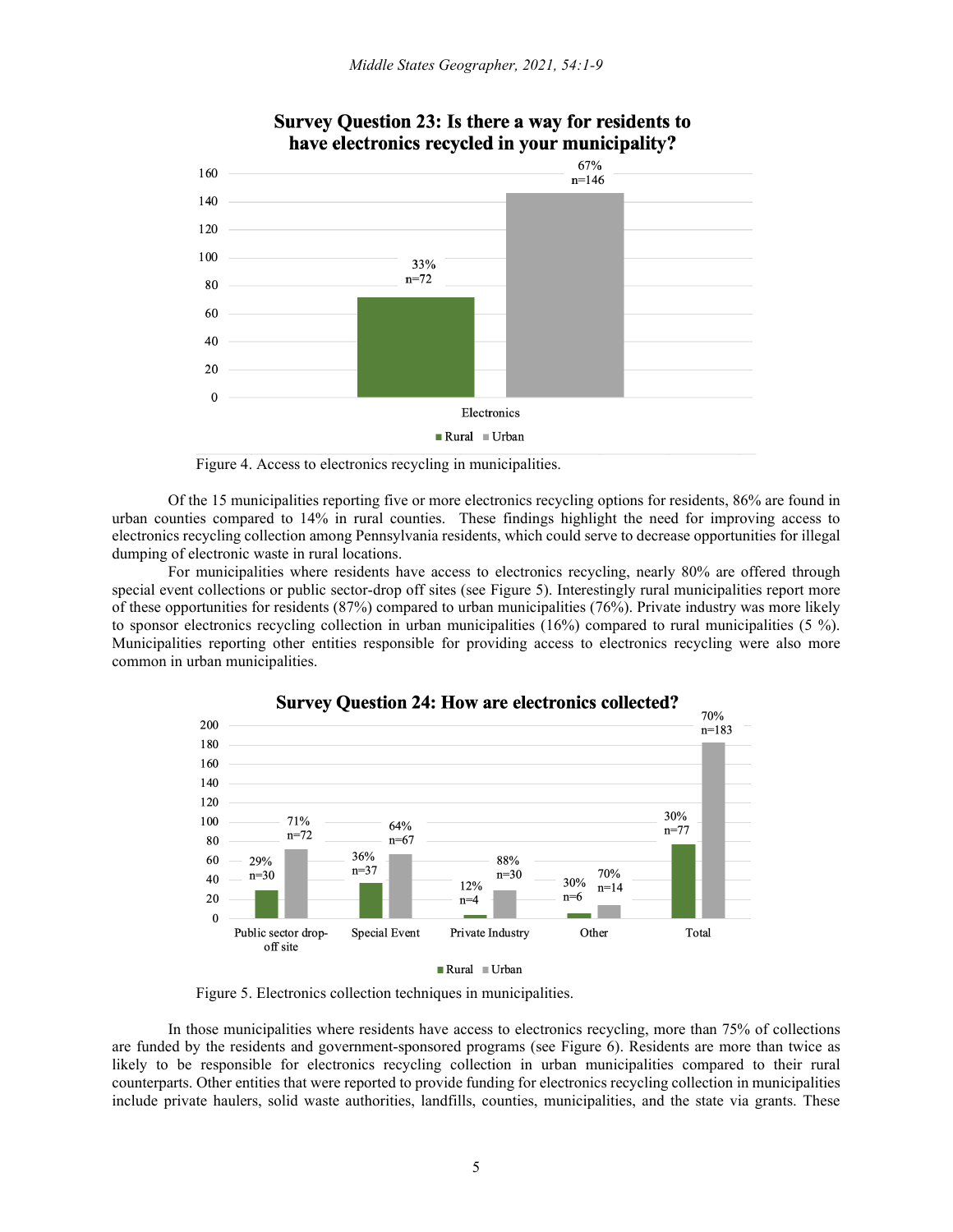providers are more common in rural municipalities (23%) than urban municipalities (15%). OEM-sponsored programs are among the least common to provide funding for electronics recycling collection in municipalities (less than five %) and are primarily found in urban areas.



# Survey Question 47: If residents in your municipality are able to recycle electronics (including TVs, computers, keyboards,

Figure 6. Payment for electronics recycling in municipalities.

In addition to asking county recycling coordinators about negative impacts on recycling collection services, it was important to get an understanding of the kinds of solutions that could be considered to improve residential access to recycling. A total of 25 counties responded to this question. Open-ended responses were analyzed and coded to create a number of categories. Given the frequency of negative impacts of recycling collection services reported by counties, consideration of related solutions is critical for the survival of these programs.

## **IMPROVING ACCESSIBILITY OF RECYCLING COLLECTION**

One solution that was reported related to electronics and HHW recycling materials, which are cited by many county recycling coordinators as being difficult to collect due to a lack of consistent funding mechanisms and providers, as well as restrictions imposed by the Covered Device Recycling Act (CDRA) of 2010. Compared to urban counties, rural counties are at a disadvantage when it comes to disposing of electronics and HHW recyclables, which can help to explain the rise in illegal dumping in those areas and decline in drop-off locations due to frequent abuse. As a result, it is vital to examine ways in which access to electronics and HHW recyclables can be increased for county residents, especially those in rural locations. This could provide a wealth of economic and environmental benefits to Pennsylvania and improve the sustainability of recycling collection programs.

Overwhelmingly, municipalities reported the critical need for electronics recycling collection to be reexamined in Pennsylvania and called for increased access for residents where disposal generates a profit rather than imposes fees to dispose of items like televisions and computers. This in turn would provide an economic incentive for both residents and collectors as well as decrease the likelihood of illegal dumping. For example, state investment in the creation of local or domestic markets for and processors of recyclable materials can make it easier for counties to identify partners, expand, and perhaps, even diversify their collection programs, and draw economic activity to the state through job creation and revenue from collection and processing of recyclable materials. Similarly, municipalities indicated the need for establishing local markets as well as collection and processing facilities for recyclable materials, so their programs are not reliant on foreign processors, which ultimately drive down the market value of collected materials. Benefits to the state, including job creation and establishment of new products and markets for recycled materials, were frequently cited as ways to provide a much-needed incentive for residents to recycle. As reported by county recycling coordinators, municipalities argued that federal responsibility was crucial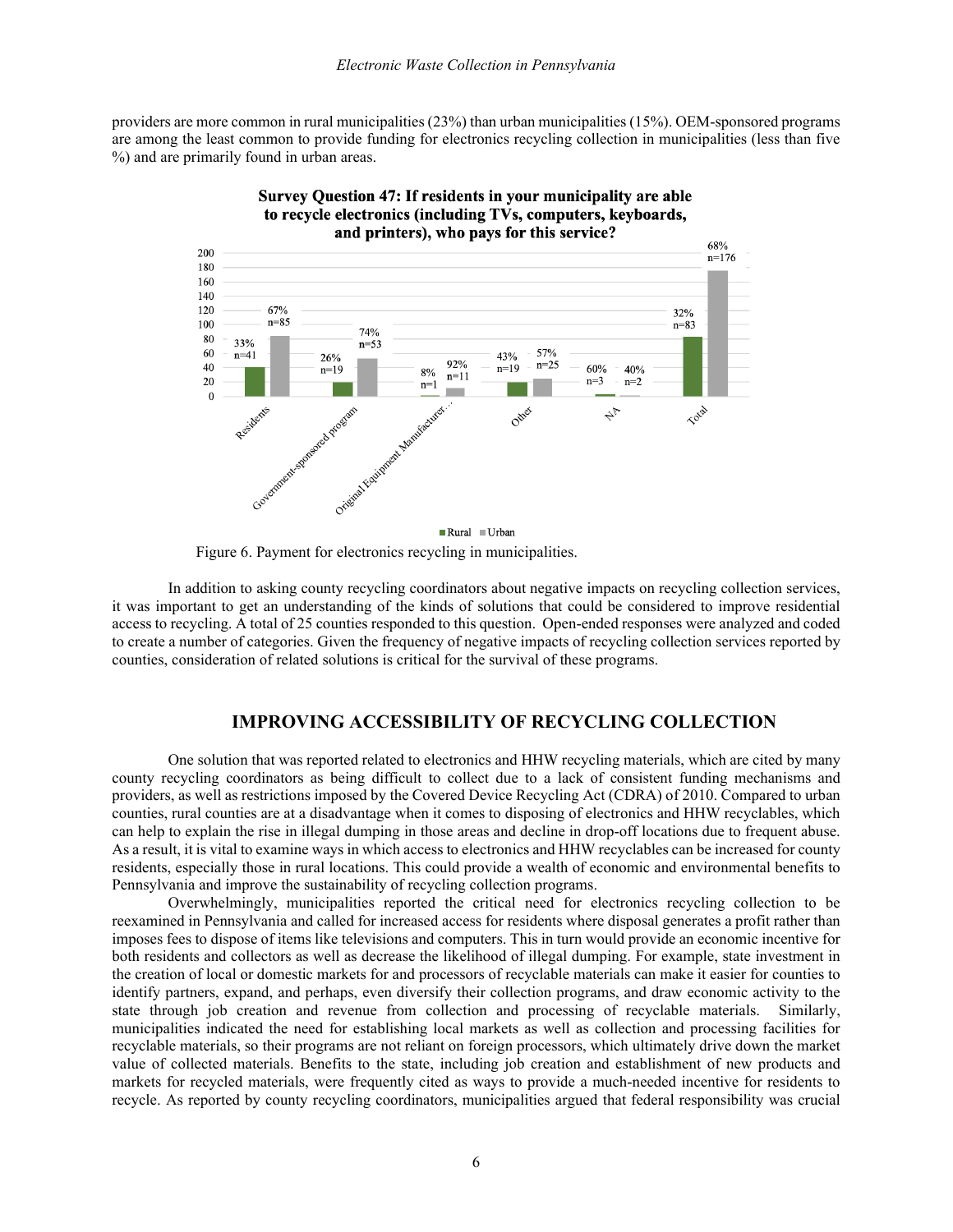for recycling collection services to thrive. In particular, they stressed the need for manufacturers of difficult-to-recycle materials, like plastics, to have a mandate requiring them to redesign packaging of their products in favor of materials that are easily recyclable. In addition, it was stressed by county recycling coordinators that manufacturers need to take financial responsibility for the disposal of difficult-to-recycle materials, rather than imposing the costs on consumers, and ultimately on county and municipal recycling collectors and processors. Overall, these findings suggest that re-evaluation of the state's current recycling laws including Act 101 and the CDRA could dramatically improve the sustainability of recycling collection programs in both counties and municipalities, thus removing additional burdens from rural programs in particular.

Solutions are needed that address bulk waste, electronics, and HHW and federally mandated manufacturer accountability for product disposal and recycling. Counties expressed their frustration and difficulty in collecting these items due to a lack of consistent funding, in addition to restrictions imposed by the CDRA. It is critical for the state to examine ways to increase access to electronics and HHW recyclables for county residents, especially in rural locations. By doing so, this could lessen illegal dumping in those areas as well as create economic and environmental benefits for Pennsylvania in the way of jobs and increased revenue.

Likewise, more than 8% of municipalities, overwhelmingly rural, proposed solutions related to offering and/or expansion of drop-off collection. Some municipalities stressed the need for drop-off locations reserved for special collection recyclables like bulky items, electronics, and HHW which would be available year-round to residents in multiple municipalities. Other municipalities proposed a shared regional drop-off facility that could reach residents that did not have access to recycling collection services in their communities, which could serve to increase participation in recycling. Rural municipalities in particular reported the difficulty of staffing existing drop-off locations which influences hours of operation for residents and can also impact the abuse of drop-off sites. Having drop-off locations shared by multiple municipalities can allow for more flexibility and also result in extended hours of operation making it more convenient for residents to recycle, thus minimizing opportunities for illegal dumping and abuse of drop-off sites. Similarly, some municipalities stressed the need for stronger policing and enforcement of laws related to littering and illegal dumping in rural municipalities which could improve both the efficiency and accessibility of drop-off collection sites.

## **SUMMARY AND CONCLUSIONS**

Access to electronics recycling collection varied in urban and rural counties. Interestingly, residents in rural counties have increased access (almost 70%) to electronics recycling collection as well as more collection techniques than residents in urban counties. While the majority of urban counties provided electronics recycling through public sector drop-off sites, rural counties were more likely to offer residents the opportunity to recycle electronic items at a special event. Although rural counties identified more variety in the parties responsible for the payment of electronics collection compared to urban counties, with the exception of charging a fee to residents, payment for electronics recycling collection trends were generally consistent across urban and rural counties. There were urban-rural distinctions in the funding of electronics recycling services, with urban municipalities reporting residents as more likely to be responsible for electronics recycling collection.

Both counties and municipalities expressed their frustration and difficulty in collecting electronic recyclables due to a lack of consistent funding, in addition to restrictions imposed by the CDRA. The CDRA requires manufacturers of covered devices, including computers and TVs, to register with the state if they wish to sell new items and create a plan for the collection, transportation, and recycling of those devices. Manufacturers who fail to comply face a penalty of up to \$10,000 for the first violation and up to \$25,000 for the second and each subsequent violation, all of which will be deposited into the Electronic Materials Recycling Account. Section 506 of the CDRA also placed a ban on the disposal of these items in a municipal solid waste facility, which took effect in 2013. A few legislative bills have been introduced over the past few years that aimed to address some of the problems associated with the CDRA including Senate Bill 52 and House Bill 179 of 2019, and House Bill 2299 of 2020, however none were enacted.

These findings suggest the critical and urgent need for the state to examine ways to increase access to electronics recycling collection for residents, especially in rural areas. By doing so, this could minimize illegal dumping in those locations as well as create economic and environmental benefits for the Commonwealth in the way of jobs and increased revenue. Similar to suggestions reported for creating a recycling education initiative, there must be a dialogue with counties and municipalities, particularly in rural areas lacking access to recycling opportunities. Some municipalities stressed the need for drop-off locations reserved for special collection materials like bulky items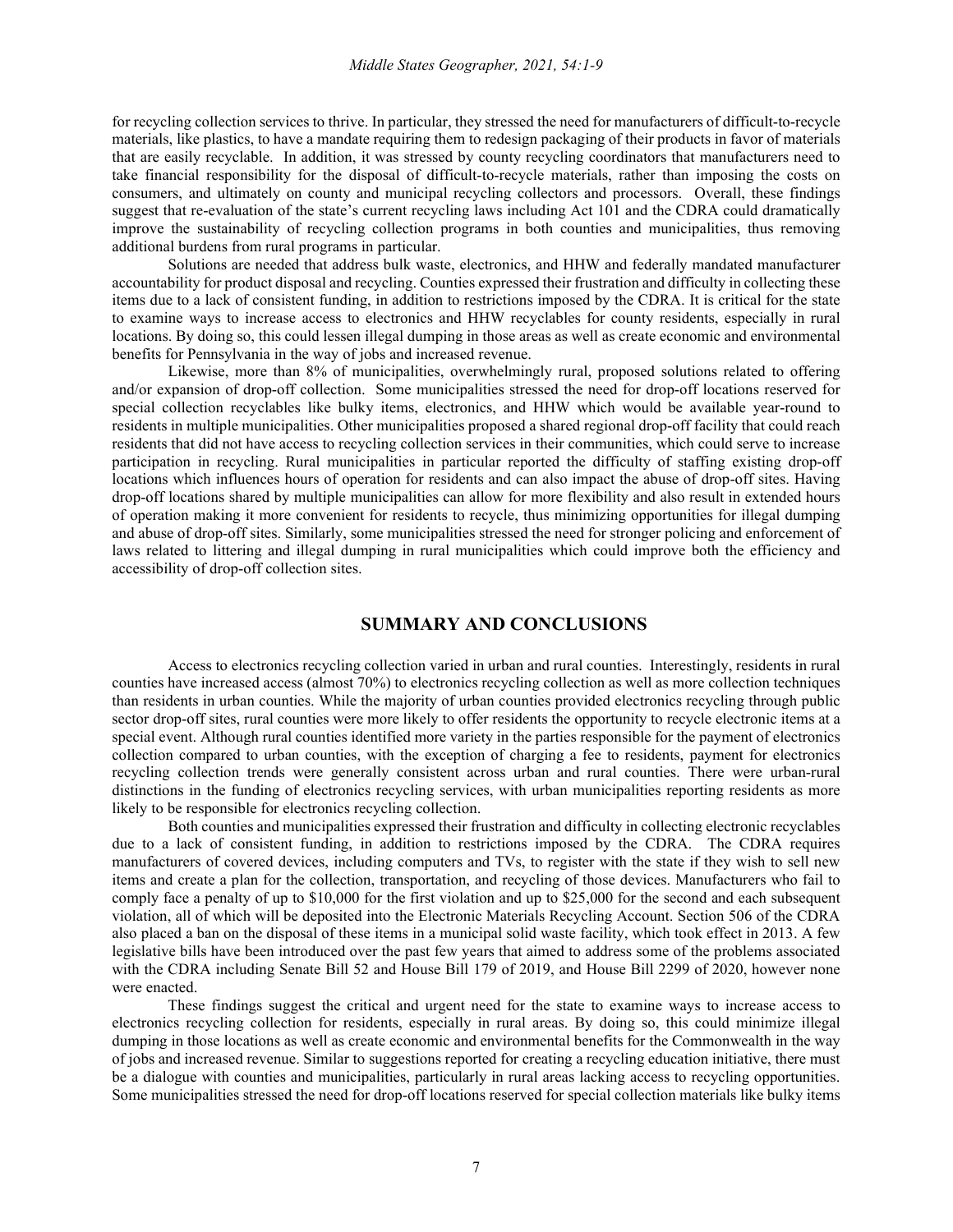and electronics, which would be available year-round to residents in multiple municipalities. This is certainly a starting point for expanding the dwindling access to electronics collection in Pennsylvania, as well as a lesson to communities outside of Pennsylvania regarding the importance of access to electronics collections programs, particularly in rural areas.

# **REFERENCES**

Bobb, A. October 2018. The Recycling Crash. PA Township News. <https://www.ccpa.net/DocumentCenter/View> /32137/Recycling-Crash---PTN-Oct-18. (Accessed April 16, 2019).

Brennan, J. 2020. The Current State of Recycling in Pennsylvania. Pennsylvania County News. Spring 2020.

Commonwealth of Pennsylvania. Joint Legislative Air and Water Pollution Control and Conservation Committee. Public hearing on Act 101 of 1988. June 17, 2017. Harrisburg, PA, 2017 (statement of George Hartenstein, Deputy Secretary for Waste, Air, Radiation and Remediation Pennsylvania Department of Environmental Protection).

Crable, A.D. July 15, 2018. LCSWMA Trims Recycling Program to the 'Big Four,' Cites Market Collapse. Lancaster Online. https://lancasteronline.com/news/local/lcswma-trims-recycling-program-to-the-big-four-cites-

market/article\_58f517c0-86cd-11e8-a3e5-9b131d0f6be0.html. (Accessed April 16, 2019).

Cruden, E. and Rosengren, C. July 1, 2020. How many curbside recycling programs have been cut? Waste Dive. http://wastedive.com/news/curbside-recycling-cancellation-tracker/569250/. (Accessed August 10, 2020).

Dillman, D.A., Smyth, J.D. and Christian, L.M. 2014. *Internet, Phone, and Mixed-Mode Surveys: The Tailored Design Method (4th ed.)*. Hoboken, NJ: Wiley.

Emerge Knowledge Design Inc. 2019. About Re-TRAC Connect. https://www.retrac.com/about-us/ (Accessed August 15, 2019).

EPA. 2020. Cleaning Up Electronic Waste (E-Waste). https://www.epa.gov/aboutepa/frequent-questions-specificepa-programstopics (Accessed August 10, 2020).

Haney, J.J. and Bodenman, J.E. 2021. *An Examination of Recycling Programs in Rural Pennsylvania: 2010-2019.* Final Report for The Center for Rural Pennsylvania.

Lester, M. October 12, 2019. Bloom: Pitch in for Recycling. Press Enterprise. A1.

Maile, K. 2019. Pennsylvania DEP Conducts Statewide Waste, Recycling Study. *Waste Today Magazine*.

Mataloni, C. March 19, 2019. Penn Forest Township Dumps Recycling Location. WNEP. https://wnep.com/2019/03/19/penn-forest-township-dumps-recycling-location/. (Accessed on July 26, 2019).

Mihai, F. (Editor). 2017. *Solid Waste Management in Rural Areas*. IntechOpen.

Nestor Resources, Inc. for Keep Pennsylvania Beautiful. 2014. *Illegal Dumping in Pennsylvania: A Decade of Discovery.*

Pennsylvania General Assembly. Municipal Waste Planning, Recycling, and Waste Reduction Act of Jul. 28, 1988. P.L. 556, No. 101 Cl. 27. Pennsylvania State Assembly. https://www.legis.state.pa.us/WU01/LI/LI/US/HTM/1988/0/0101..HTM. (Accessed on April 16, 2019).

Pennsylvania Recycling Markets Center. 2019. Experts helping industry decision makers throughout Pennsylvania.